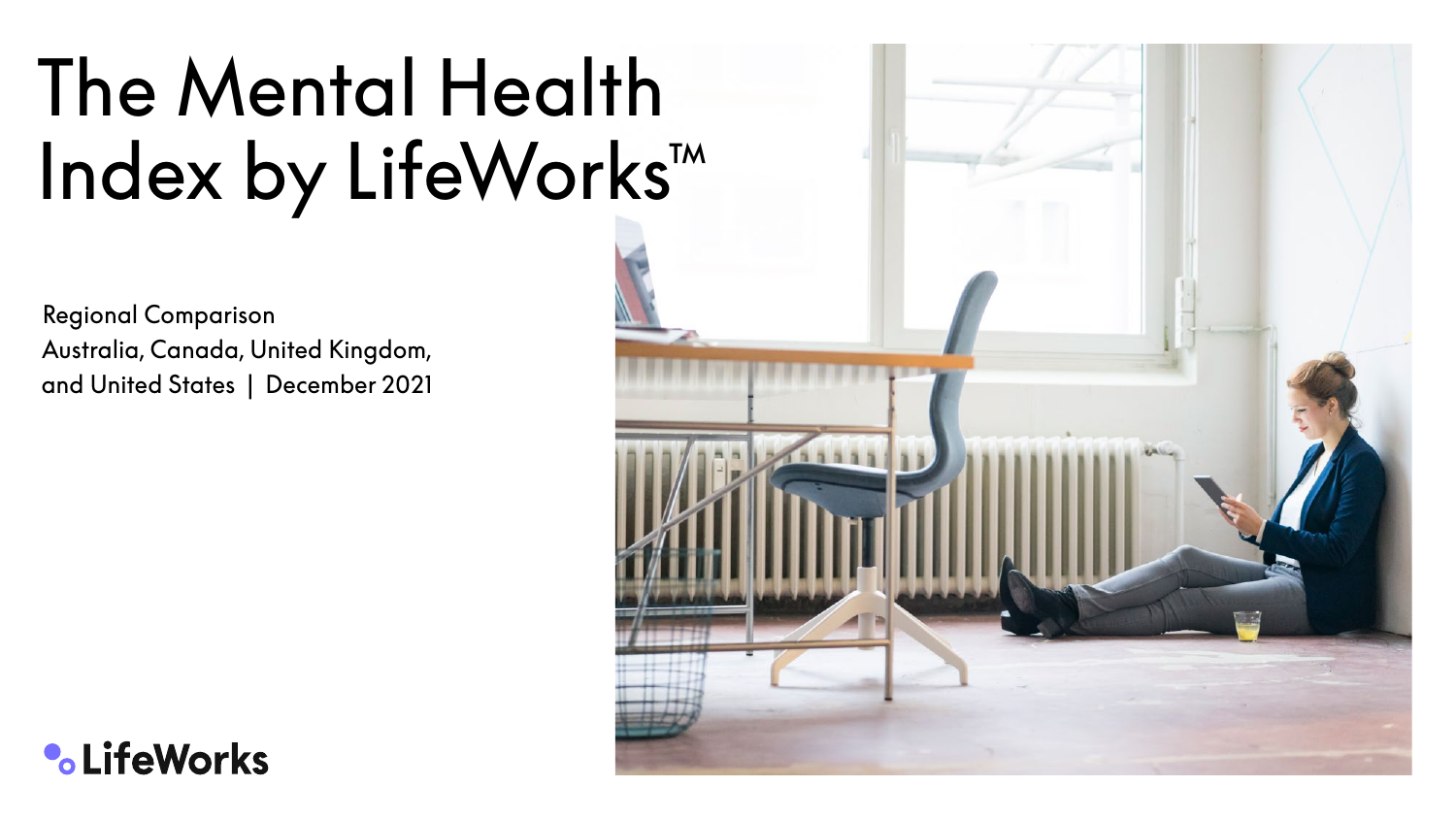## Table of contents

#### **[Regional comparisons](#page-2-0)  [Australia, Canada, United Kingdom](#page-2-0)  [and United States](#page-2-0) 3** [Mental Health Index™ by region](#page-2-0) 3

#### **[The Mental Stress Change score by region](#page-3-0) 4**

#### **[Overview of the Mental Health Index](#page-4-0)**

| by LifeWorks™                |   |
|------------------------------|---|
| Methodology                  | 5 |
| Calculations                 | 5 |
| Additional data and analyses |   |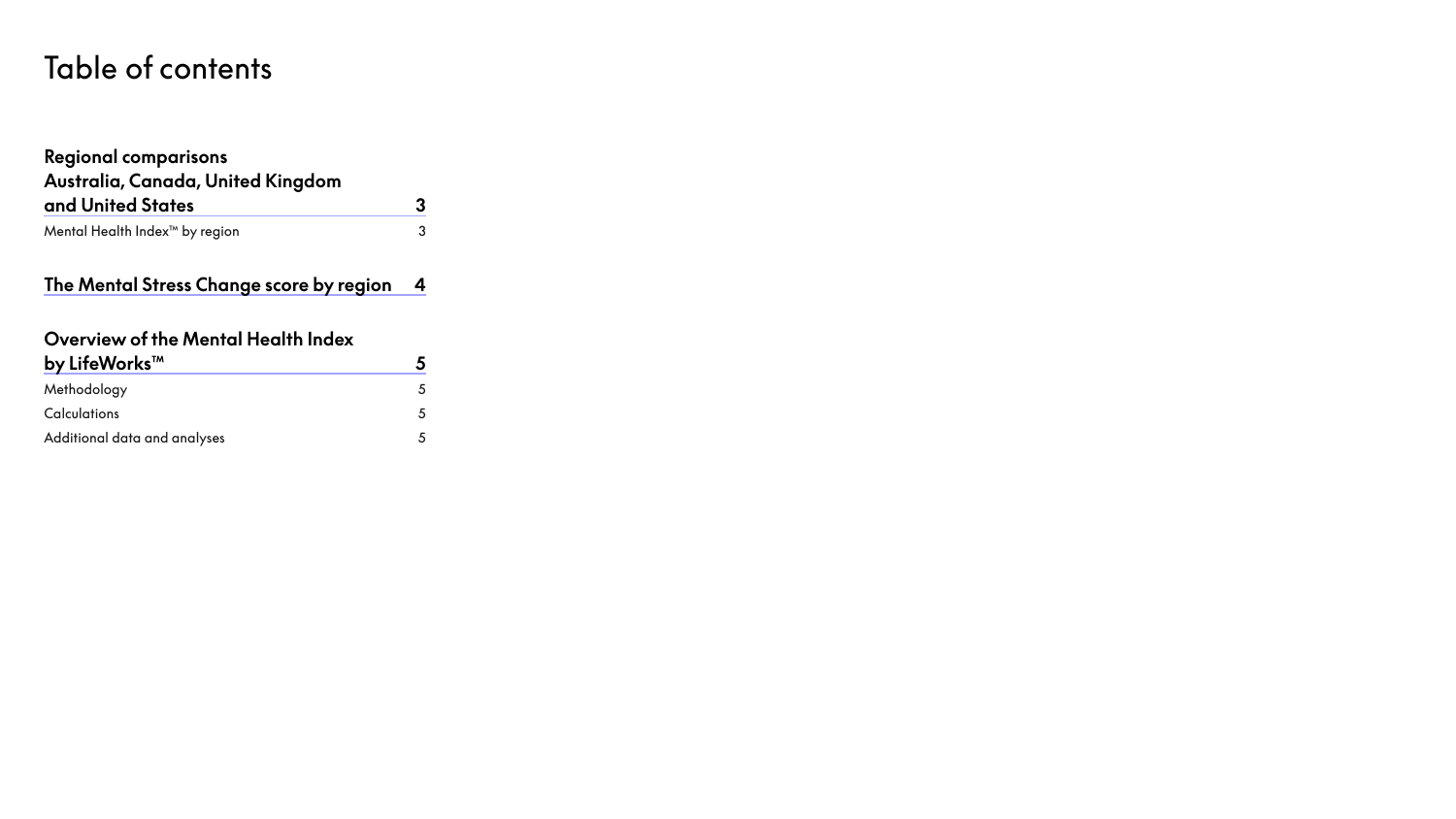### <span id="page-2-0"></span>The Mental Health Index™ by region

The Mental Health Index™ is lowest in the United Kingdom (-11.9), followed by Australia (-11.3), Canada (-10.2), and then the United States (-4.6). Although mental health scores vary across regions, compared to the pre-2020 benchmark, all regions show a decline in mental health.

In December 2021, the mental health score improved in Australia (+0.9), while Canada (-0.2), the United Kingdom (-0.9), and the United States (-0.9) saw declines in mental health compared to the prior month.



**•CLifeWorks**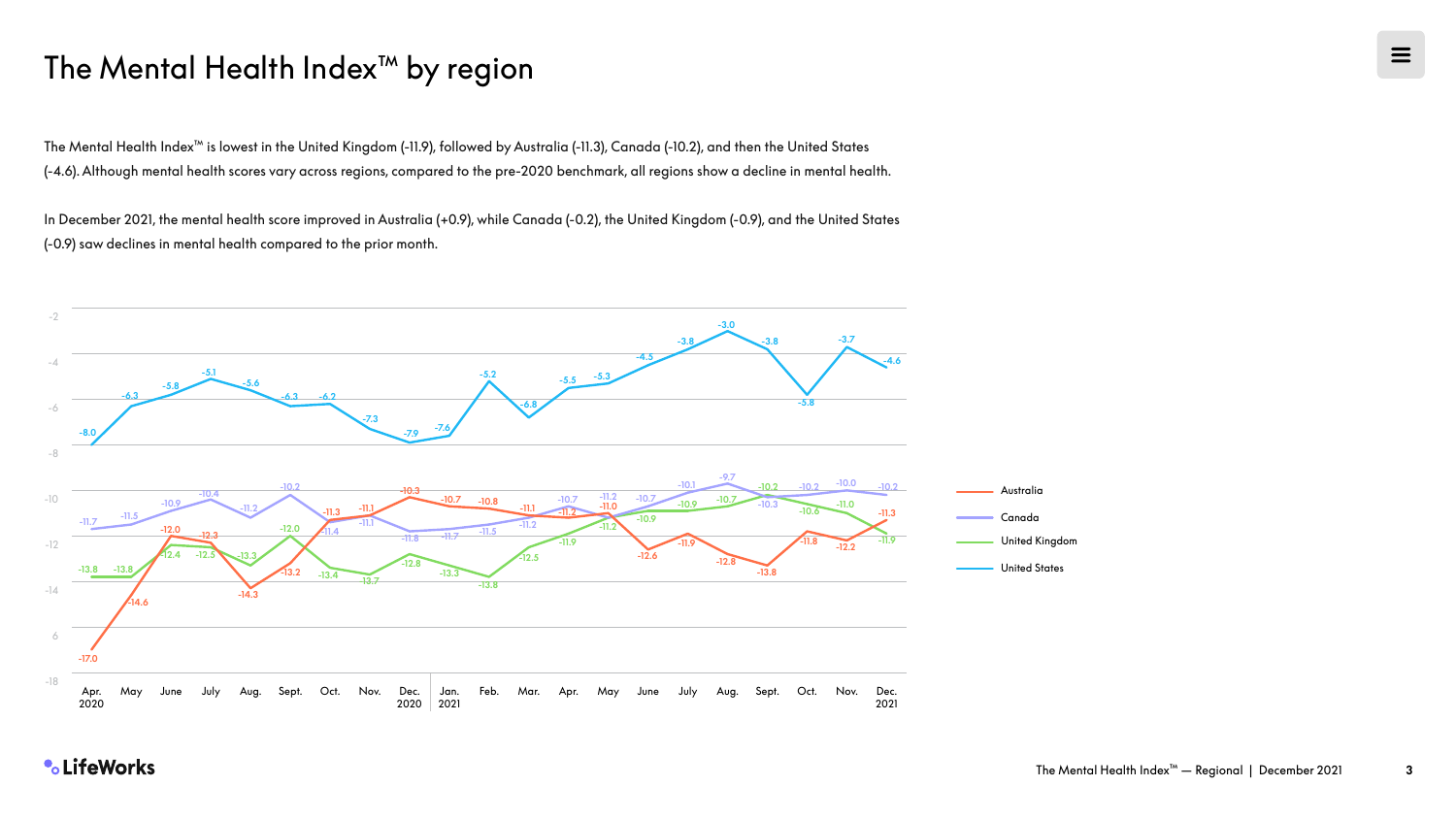## <span id="page-3-0"></span>The Mental Stress Change score by region

Comparing November 2021 to December 2021, there is an increase in mental stress in all regions. The increase is nearly equal in the United Kingdom (56.2), Australia (56.1), and Canada (56.1), while the United States has a slightly lower increase (53.8).

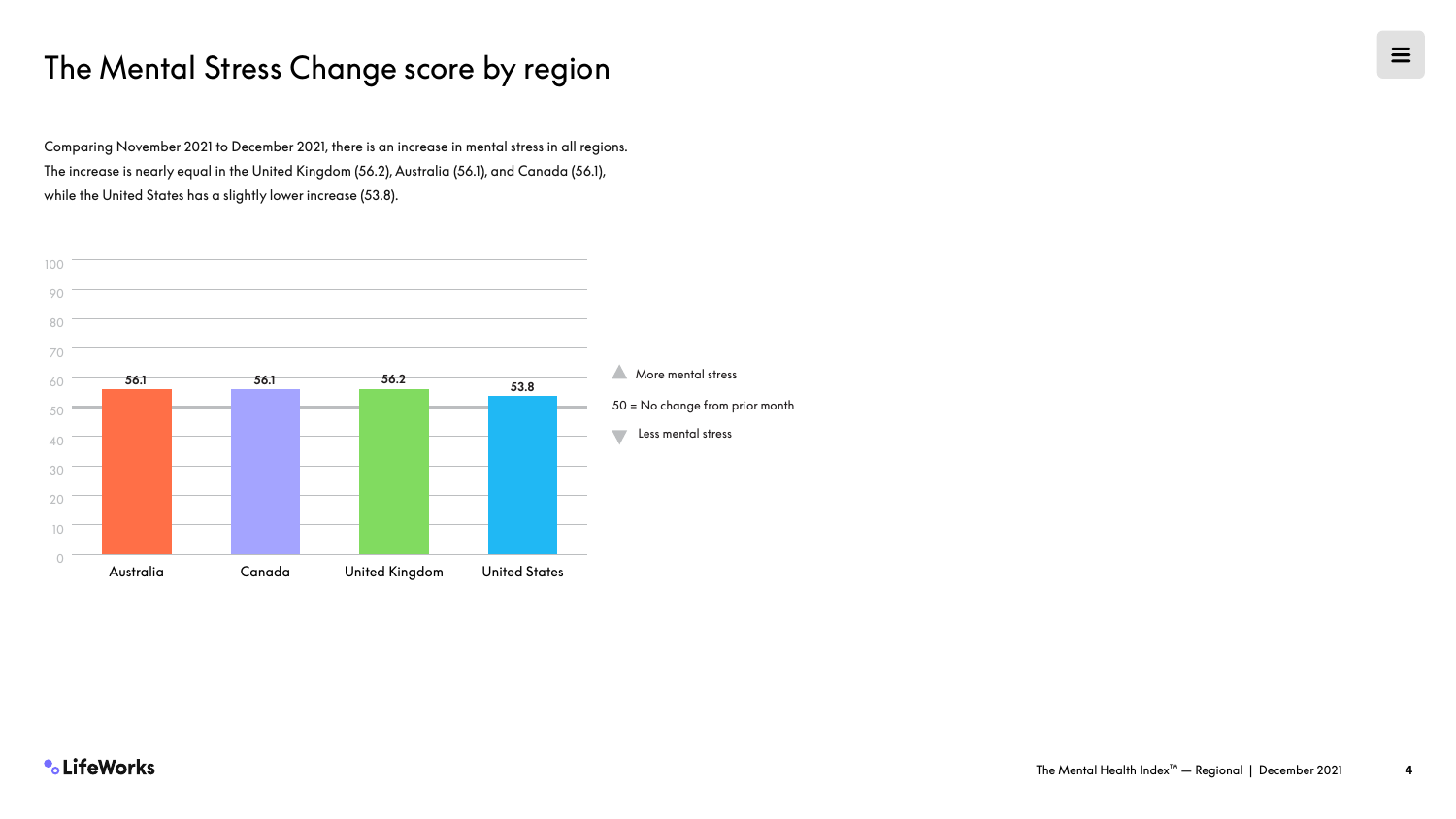<span id="page-4-0"></span>The mental health and wellbeing of a population is essential to overall health and work productivity. The Mental Health Index™ provides a measure of the current mental health status of employed adults in each geography compared to benchmarks collected in 2017, 2018 and 2019. The increases and decreases in the MHI are intended to predict cost and productivity risks and inform the need for investment in mental health support by business and government.

#### **The Mental Health Index™ report has three parts:**

- 1. The overall Mental Health Index™ (MHI), which is a measure of change compared to the benchmark of mental health and risk.
- 2. A Mental Stress Change (MStressChg) score, which measures the level of reported mental stress compared to the prior month.
- 3. A spotlight section that reflects the specific impact of current issues in the community.

#### **Methodology**

Data for this report is collected through an online survey of 5,000 Americans, 3,000 Canadians, 2,000 Britons and 1,000 Australians. Those surveyed are currently employed or who were employed within the prior six months. Participants are selected to be representative of the age, gender, industry,

and geographic distribution in each country. The same respondents take part each month to remove a sampling bias. Respondents are asked to consider the prior two weeks when answering each question. The Mental Health Index™ has been published monthly since April 2020. Benchmark data was collected in 2017, 2018 and 2019. Data for the current report was collected between December 3 and 14, 2021.

#### **Calculations**

To create the Mental Health Index™, the first step leverages a response scoring system turning individual responses to each question into a point value. Higher point values are associated with better mental health and less mental health risk. Everyone's scores are added and then divided by a total number of possible points to get a score out of 100. The raw score is the mathematical mean of the individual scores.

To demonstrate change, the current month's scores are then compared to the benchmark and the prior month. The benchmark comprises data from 2017, 2018 and 2019. This was a period of relative social stability and steady economic growth. **The change compared to the benchmark is the Mental Health Index**™**. A score of zero in the Mental Health Index**™ **reflects no change, positive scores reflect improvement, and negative scores reflect decline.**

A Mental Stress Change score is also reported given that increasing and prolonged mental stress is a potential contributor to changes in mental health. It is reported separately and is not part of the calculation of the Mental Health Index™. The Mental Stress Change score is (percentage reporting less mental stress + percentage reporting the same level of mental stress \*0.5) \* -1 + 100. The score reflects a comparison of the current to the prior month. **A Mental Stress Change score of 50 reflects no change in mental stress from the prior month. Scores above 50 reflect an increase in mental stress and scores below 50 reflect a decrease in mental stress.** The range is from zero to 100. A succession of scores over 50, month over month, reflects high risk.

#### **Additional data and analyses**

Demographic breakdown of sub-scores, and specific crosscorrelational and custom analyses, are available upon request. Benchmarking against the national results or any sub-group is available upon request. Contact [MHI@lifeworks.com](mailto:MHI%40lifeworks.com?subject=)

**•** LifeWorks